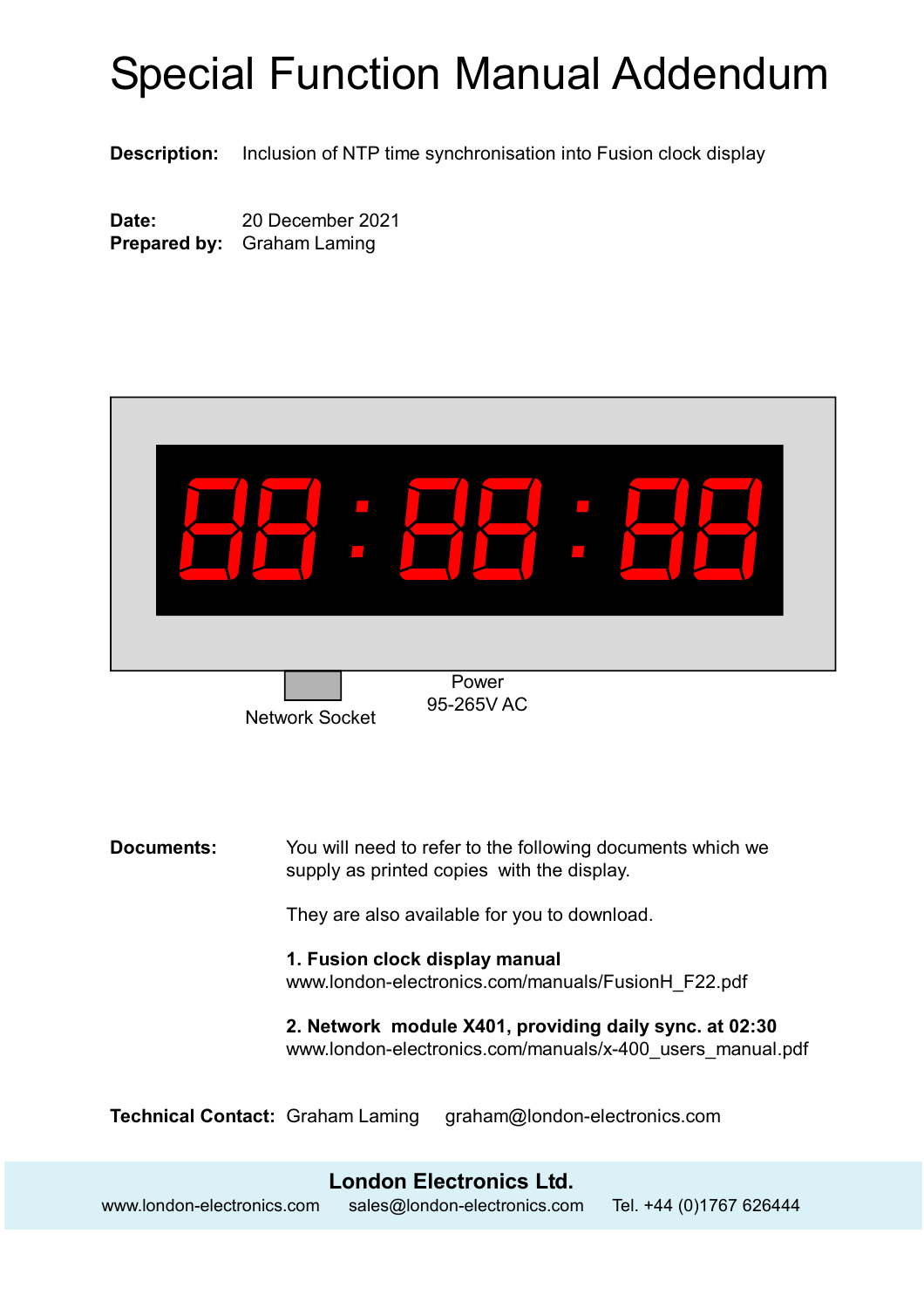## **Description:**

The Fusion large-digit clock display receives a contact-closure synchronising pulse on terminals 7 and 8, at 02:30 am every day, from Relay-1 of the X401 network module, which is included within the enclosure.

This pulse keeps the clock accurate from day to day and also applies summer and winter time corrections, when needed.

The Fusion large-digit clock display includes a battery-backed real time clock, so if power is lost, correct time will be restored as soon as power returns to the display. You do not need to wait until 02:30 for time to be restored.

This also provides backup in case the network becomes unavailable.

Accuracy specifications during non-synchronised periods are available in the Fusion manual.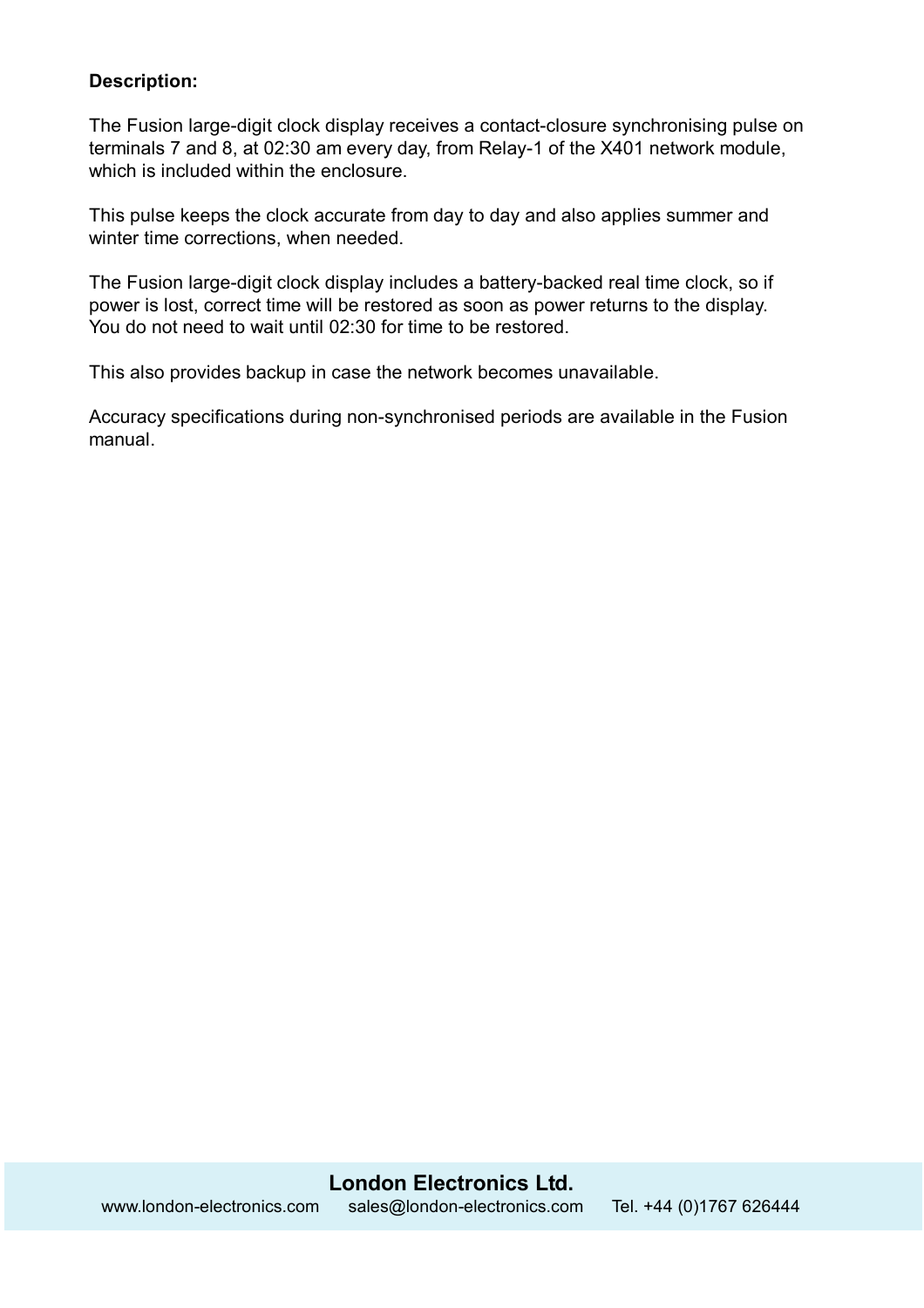#### **Network configuration:**

You will need to configure the X401 internal module to match your network configuration. We explain where to find the information to achieve this, in the following pages.

You do not need to open the enclosure if power has already been connected to the display.

Plug your network cable into the socket in an environment where it is safe and permitted to do so.

The default user name is **admin** The default password is **webrelay**

First, please refer to page 47 to 52 of the X-400 users manual in order to access the module with your PC.

Next, please see page 53 and page 55 to apply your network settings to the module.

Now you can configure the Date and Time settings according to page 69.

We suggest:

| Set:                            | Sync with NTP server                       |
|---------------------------------|--------------------------------------------|
| NTP Host name:                  | 0.europe.pool.ntp.org                      |
| <b>NTP Sync Interval: Daily</b> |                                            |
| <b>Sync on powerup:</b> Yes     |                                            |
| <b>UTC offset</b>               | To suit your time zone. In UK, we set 0:00 |

**Daylight Savings**

| Enable:            | Yes                        |             |
|--------------------|----------------------------|-------------|
| <b>Start Date:</b> | <b>Last Sunday March</b>   | (for $UK$ ) |
| End date:          | <b>Last Sunday October</b> | (for UK)    |

**London Electronics Ltd.** www.london-electronics.com [sales@london-electronics.com](mailto:sales@london-electronics.com) Tel. +44 (0)1767 626444